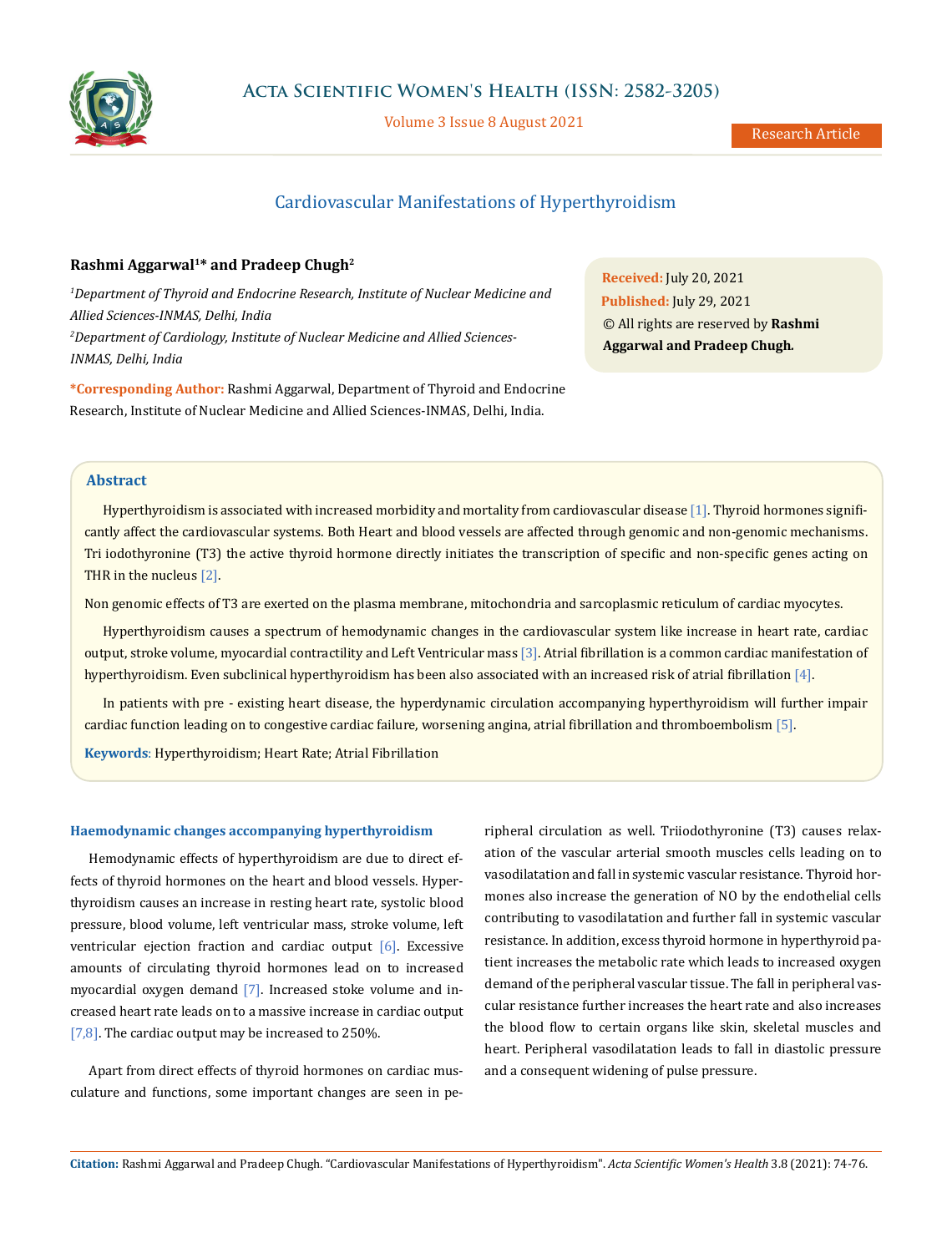#### **Cardiac manifestations in overt hyperthyroidism**

Palpitation is the most important cardiac symptom and occurs in 85% of patients suffering from hyperthyroidism. Palpitations occur due to an increase in heart rate as well as an increase in myocardial contractility  $[9]$ . Dyspnoea on exertion and exercise intolerance occurs in 50% of patients. They occur due to inability of the patient to raise the cardiac output and also due to weakness of skeletal and respiratory muscles.

Cardiac auscultation reveals a first heart sound which is frequently accentuated and an accentuated pulmonic component of second heart sound. Systolic murmurs are frequently auscultated. These murmurs occur when increased amount of blood is rapidly expelled across the aortic valve. In addition, systolic murmurs indicating Tricuspid regurgitation or mitral regurgitation can also be noted. These systolic murmurs usually disappear once the euthyroid state is restored. In patients with Graves` disease there is an increased incidence of mitral valve prolapse  $[10]$ .

#### **Rhythm disturbances in hyperthyroidism**

The most common rhythm abnormality in hyperthyroidism in sinus tachycardia. A resting heart rate of more than 90/min is seen in approximately 90% of patients suffering from hyperthyroidism [11].

Atrial fibrillation is the most common cardiac arrhythmia associated with hyperthyroidism. It occurs in 10-15% of patients with hyperthyroidism [12]. It is more common in males, and its incidence increases with increasing age  $[13]$ . Apart from atrial fibrillation, atrial flutter and paroxysmal supraventricular tachycardia can also occur in patients suffering from hyperthyroidism. Ventricular tachycardias rarely occur, but when they occur, they suggest the presence of an underlying heart disease which also needs to be investigated.

Atrial fibrillation is a major cause of morbidity and mortality in elderly patients with hyperthyroidism. It may lead on to heart failure and/or thromboembolic events especially in elderly patients and those suffering from other co morbid conditions. It is important to note here that even sub clinical hyperthyroidism can cause atrial fibrillation [14].

### **Hypertension**

Hyperthyroidism is accompanied with systolic hypertension, more so in elderly population. Systolic hypertension is due to the inability of the vasculature to respond to the increased stroke volume. Hyperthyroidism is associated with a marked reduction in the peripheral vascular resistance which leads on to a fall in diastolic blood pressure  $[15]$ . Restoration of euthyroid status in these toxic patients will lead to normalization of systolic hypertension.

# **Pulmonary hypertension and right ventricular dysfunction associated with hyperthyroidism**

There have been scattered reports of thyrotoxicosis being associated with pulmonary hypertension, right ventricular failure and tricuspid regurgitation. These cardiovascular findings revert back to normal once the patient becomes euthyroid. The possible reasons for isolated right ventricular failure could be increased blood volume leading on to right ventricular overload, partly due to increased cardiac output and venous return [16]. The hyper dynamic circulation leads to increased pulmonary arterial pressure and right ventricular pressure  $[17]$ . As a result of which right ventricle becomes dilated and causes functional tricuspid regurgitation. Once tricuspid regurgitation occurs, the increased volume overload causes further dilatation of the tricuspid annulus. It is important for us to remember that when we come across a case of isolated and unexplained tricuspid regurgitation and right heart failure, hyperthyroidism should always be considered in the differential diagnosis.

| <b>Serial</b>  | <b>Haemodynamic changes in patients suffering from</b> |
|----------------|--------------------------------------------------------|
| N <sub>o</sub> | hyperthyroidism                                        |
| 1.             | Increase in heart rate (due to increased symphathetic  |
|                | tone)                                                  |
| 2.             | Increase in cardiac output                             |
| 3.             | Increase in stroke volume (due to increase in preload  |
|                | and reduction in afterload)                            |
| 4.             | Increase in myocardial contractility                   |
| .5.            | Peripheral vasodilation                                |
| 6.             | Decreased renal perfusion                              |
| 7.             | Reduction in peripheral vascular resistance            |

**Table 1:** Haemodynamic changes accompanying hyperthyroidism.

### **Conclusion**

Hyperthyroidism is accompanied by profound alterations in the circulatory system. There is an increase in total blood volume, stroke volume along with a decrease in systemic vascular resistance and an increase in basal metabolic rate together resulting in a hyper dynamic circulation [18]. Untreated or severe hyperthyroidism may be associated with complications like congestive cardiac